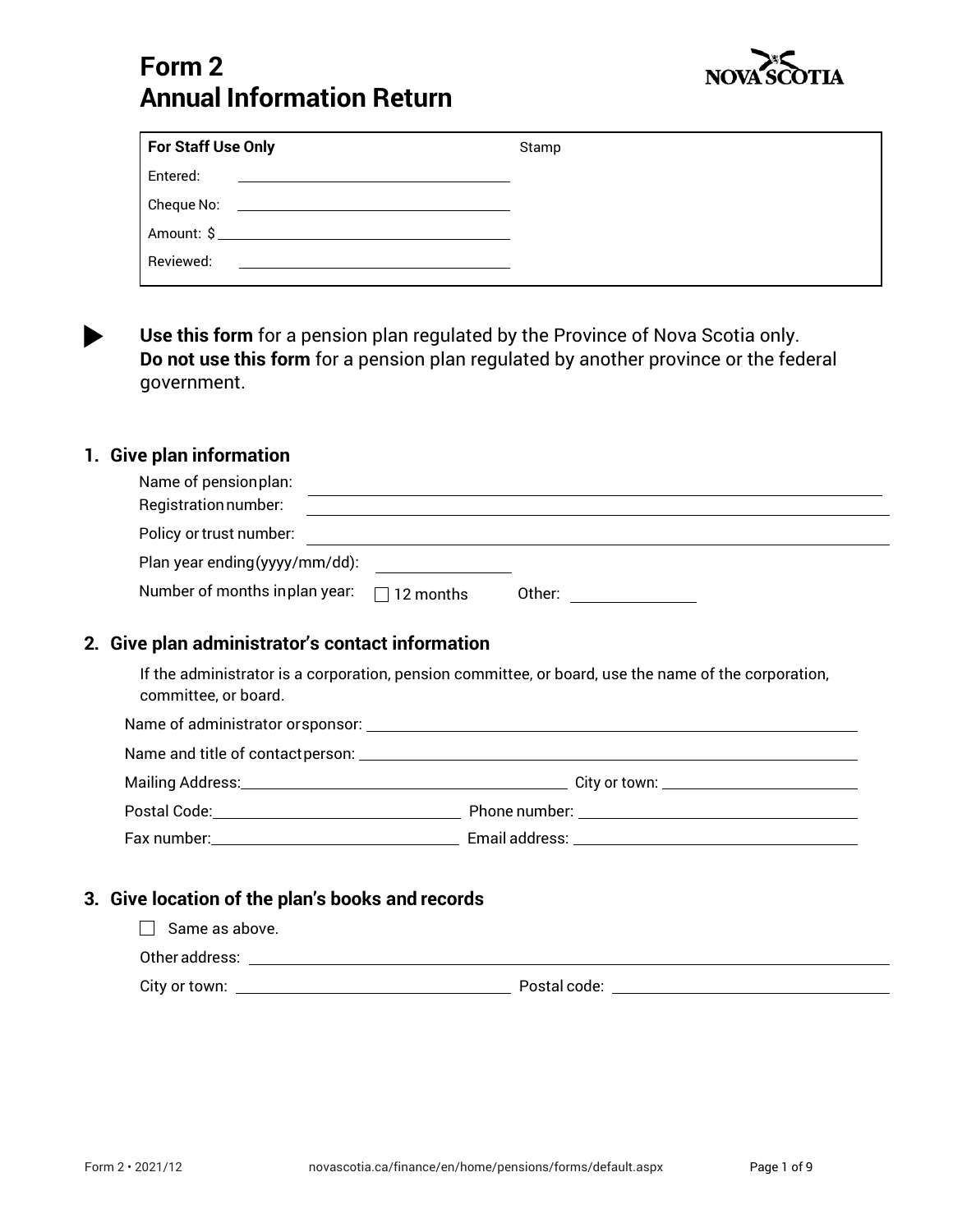# **4. Was the plan AMENDED during the plan year under review?**

- **No**. Continue to item 5.
- **C** Yes. If yes, have the amendments been submitted to the office of the Superintendent of Pensions?
	- **No**.
	- **Yes**. If yes, have all eligible employees, members, and affected former members been informed of plan amendments?
		- **Yes**.
		- **No**. If no, please explain:

#### **5. Did contributions or benefit accrual CEASE during the pension planyear?**

- **No**. Continue to item 6.
- **Yes**. If yes, give the following information:

the effective date ofcessation (yyyy/mm/dd):

the date of final distribution of funds (yyyy/mm/dd): \_\_\_\_\_\_\_\_\_\_\_\_\_\_\_\_\_\_\_\_\_\_\_\_\_\_

the reason for cessation:

- $\bigcirc$  replaced by RRSP
- $\bigcirc$  merged with or replaced by another registered pension plan-Registration number: which is a set of the set of the set of the set of the set of the set of the set of the set of the set of the set of the set of the set of the set of the set of the set of the set of the set of the set
- $\bigcirc$  company dissolved
- $\bigcirc$  no members left
- $\bigcap$  financial considerations
- $\bigcirc$  other reasons described here:

**If more than one employer participated in the pension plan, complete questions 6, 7, and 8:**

**6. How many employers participated in the plan at the end of the pension plan year?**

Number of employers: \_\_\_\_\_\_\_\_\_\_\_\_\_\_\_\_\_\_

#### **7. List any employers ADDED to the plan since your last return was filed**

| Employer name: |  |
|----------------|--|
| Employername:  |  |
| Employername:  |  |

**8. List any employers DELETED from the plan since your last return was filed**

| Employer name: |  |
|----------------|--|
| Employername:  |  |
| Employername:  |  |
|                |  |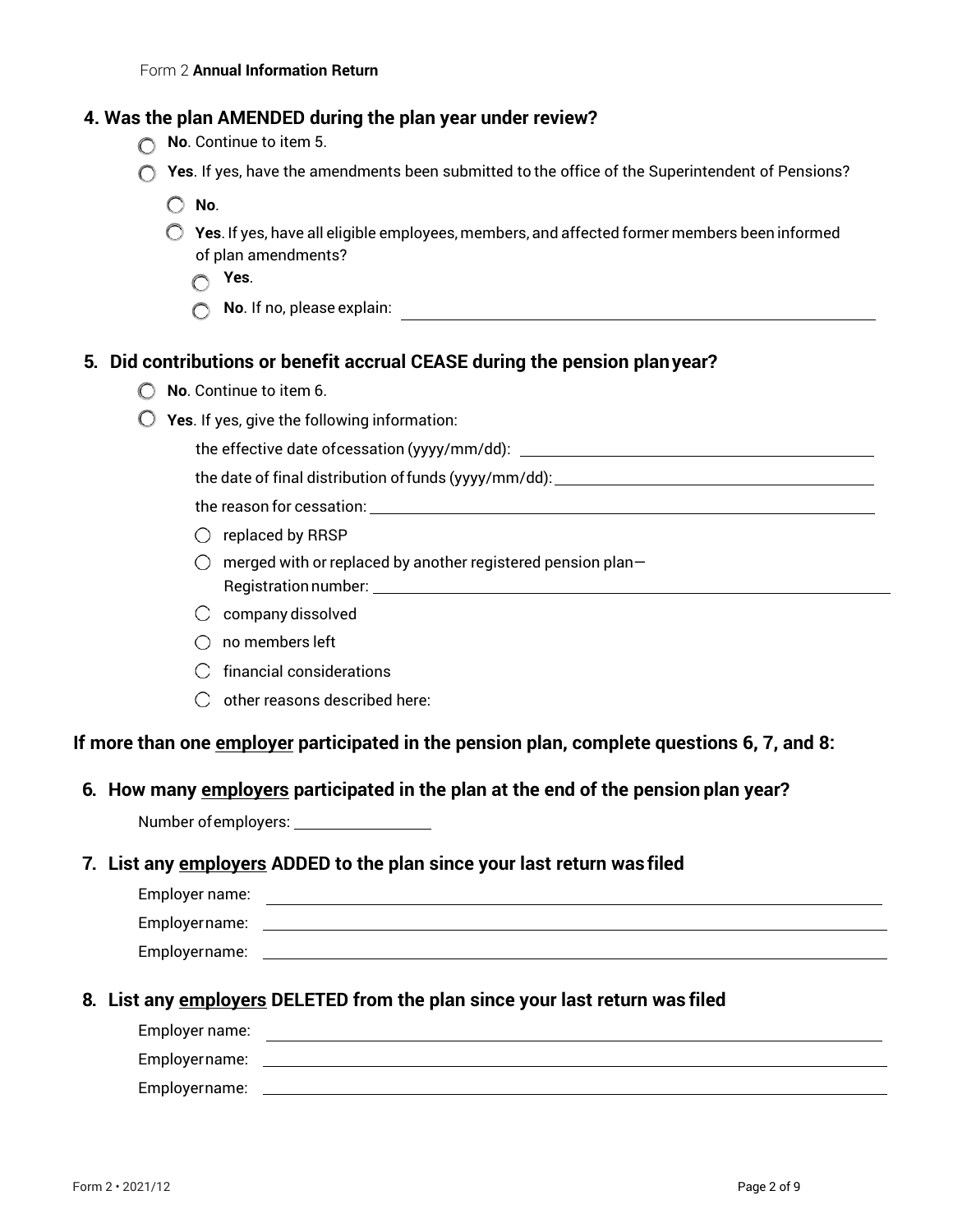#### Form 2 **Annual Information Return**

# **9. Submit financial data applicable to the plan year**

Complete on a "**cash basis**," including only deposits and payments made DURING the period.

| A  | Market value of assets at beginning of plan year                                                    |                              | \$              |  |
|----|-----------------------------------------------------------------------------------------------------|------------------------------|-----------------|--|
|    | <b>MemberContributions</b>                                                                          |                              |                 |  |
| B  | Required contributions                                                                              |                              | \$              |  |
| C  | Additional voluntary contributions                                                                  |                              | Ŝ.              |  |
| D  | Optional contributions (Defined Benefit provisions only)                                            |                              | Ś               |  |
|    | <b>Employer Contributions</b>                                                                       |                              |                 |  |
| Е  | Actual current service contributions                                                                |                              | \$              |  |
| F  | Contributions paid from surplus, termination credits used, or<br>previous year credit balance used. |                              | \$              |  |
| G  | Special payments for unfunded liability                                                             |                              | S               |  |
| H. | Special payments for solvency deficiency                                                            |                              | Ś               |  |
|    | <b>Other Amounts</b>                                                                                |                              |                 |  |
|    | Amounts transferred in from other plans                                                             |                              | \$              |  |
| J  | Amounts transferred out to other plans                                                              |                              | \$(             |  |
| К  | Net investment                                                                                      | earnings \$<br>$losses$ \$ ( |                 |  |
|    | Benefits paid (i.e., pensions, cash settlements, etc.)                                              |                              | $\mathsf{\$}$ ( |  |
| м  | Expenses paid from the fund                                                                         |                              | \$(             |  |
| N  | Market value of assets at end of plan year (sum of A through M)                                     |                              | \$              |  |

Remarks: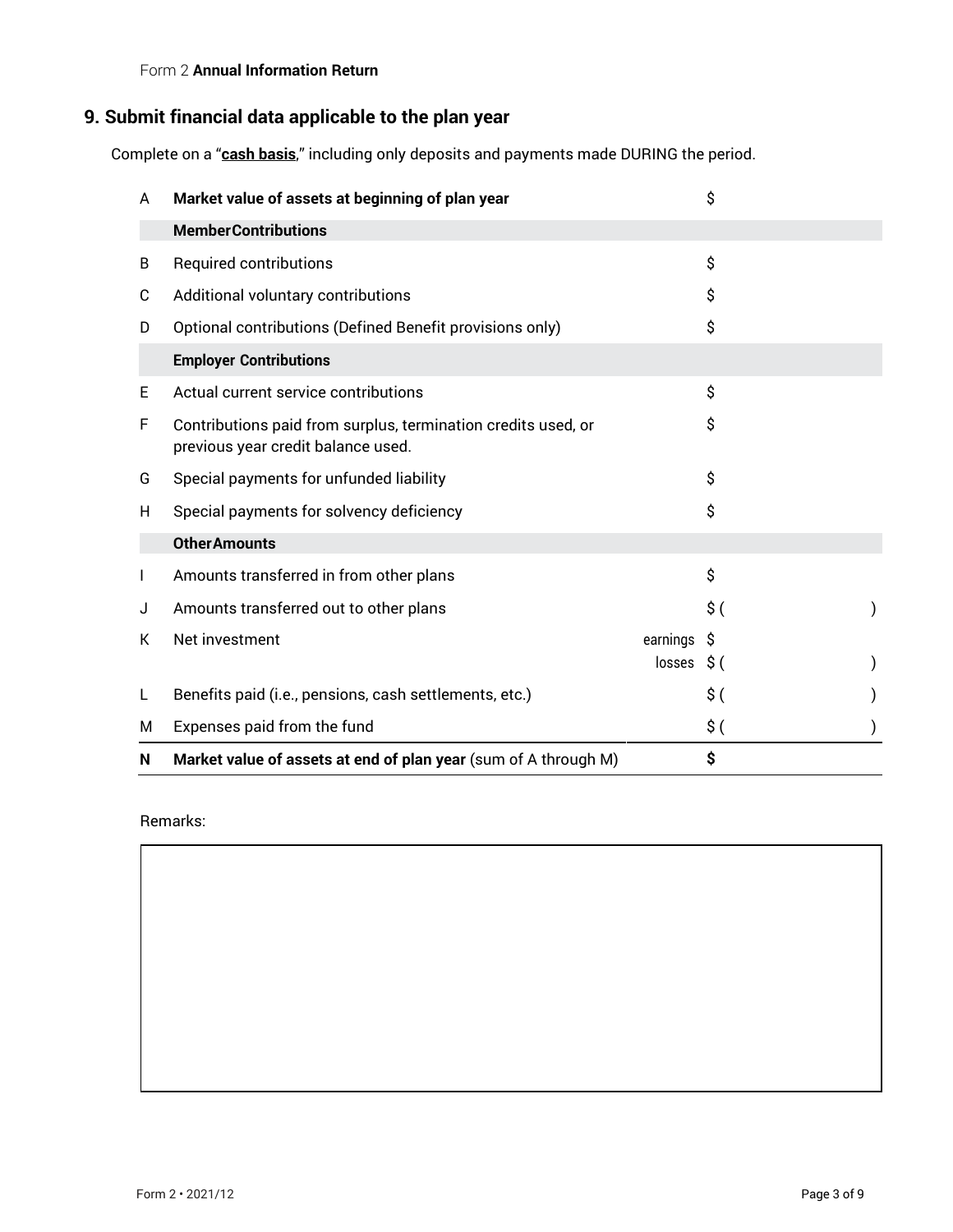## **10. Audited Financial Statements**

A) The administrator is required to file **plan** year end audited financial statements for the **pension fund** no later than 6 months after the end of the plan year as per Nova Scotia Pension Benefits Regulation 66.

Audited financial statements attached.

B) The **plan** is not a multi-employer pension plan or a plan established by a pension fund society and the administration is not required to file audited financial statements as at least one of the following applies to the pension plan:

The market value of the plan's assets at the end of the plan's fiscal year is less than \$5,000,000 or all of the funds of the plan are held in any of the following:

- (i) any type of account, by 1 insurance company,
- (ii) pooled funds for which custody is provided by a single trust company and which are audited, at least annually, in accordance with the principles and standards set out in the Handbook of the Canadian Institute of Chartered Accountants,
- (iii) a life annuity.

#### **11. Reconcile membership**

 $\bigoplus$ 

An**activemember**is any employeewho has not terminated employment, retired, or died (including transferred employees and employees who are on suspension or disability).

| A | Number of active members reported at Plan's previous year end                  |  |
|---|--------------------------------------------------------------------------------|--|
| B | New active members                                                             |  |
|   | Exits due to:                                                                  |  |
|   | Individual termination                                                         |  |
| D | Bulk termination (location closures, termination of identifiable groups, etc.) |  |
|   | Retirement                                                                     |  |
|   | Death                                                                          |  |
| G | Number of active members at the Plan's year end (Sum of A through F)           |  |

| * Please note these members are included in (G) the number of active members at the Plan's year end. |  |  |
|------------------------------------------------------------------------------------------------------|--|--|
| Number of active members on suspension (lay-off / leave of absence)*                                 |  |  |
| Number of active members on disability*                                                              |  |  |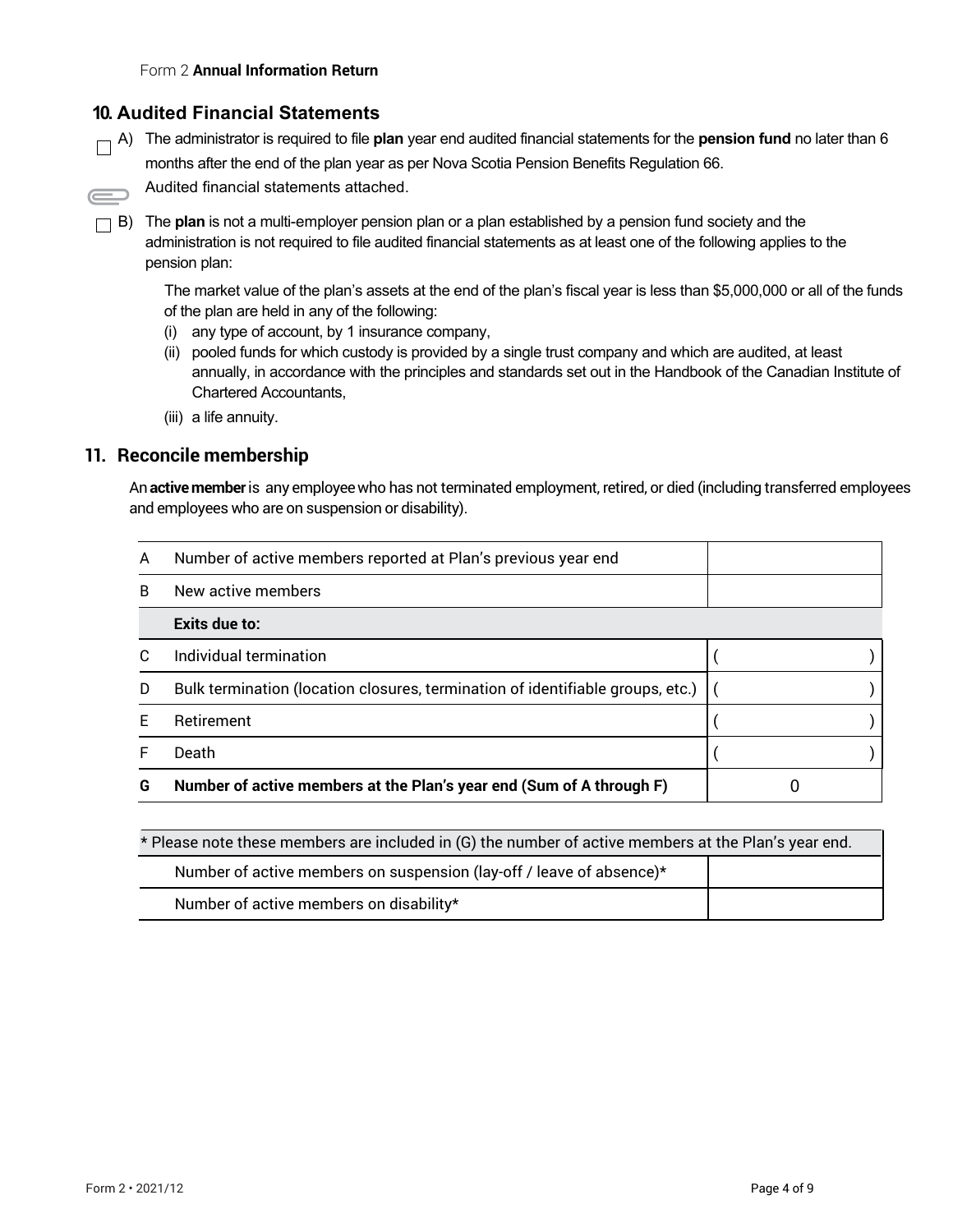$\bigoplus$ 

# **12. Calculate fees based on active membership and attachpayment**

 $\Box$  Cheque attached, made payable to the Minister of Finance.

| <b>AREA OF EMPLOYMENT</b>       | <b>Number of members</b> |        |                                    |                     |        |
|---------------------------------|--------------------------|--------|------------------------------------|---------------------|--------|
|                                 | <b>Male</b>              | Female | <b>Total</b>                       |                     |        |
| Alberta                         |                          |        |                                    |                     |        |
| Newfoundland                    |                          |        |                                    |                     |        |
| <b>Prince Edward Island</b>     |                          |        | No fee required<br>for PEI members |                     |        |
| Nova Scotia                     |                          |        |                                    |                     |        |
| New Brunswick                   |                          |        |                                    |                     |        |
| Quebec                          |                          |        |                                    |                     |        |
| Ontario                         |                          |        |                                    |                     |        |
| Manitoba                        |                          |        |                                    |                     |        |
| Saskatchewan                    |                          |        |                                    |                     |        |
| <b>British Columbia</b>         |                          |        |                                    |                     |        |
| <b>Yukon Territories</b>        |                          |        |                                    |                     |        |
| <b>Northwest Territories</b>    |                          |        |                                    |                     |        |
| <b>Territory of Nunavut</b>     |                          |        |                                    |                     |        |
| <b>Federal Employees</b>        |                          |        |                                    | <b>FEE ENCLOSED</b> |        |
| Total members requiring a fee * |                          |        | 0                                  | $x$ \$5.80 = \$     | \$0.00 |
| OR late payment fee **          |                          |        | $\mathbf 0$                        | $x$ \$8.75 = \$     | \$0.00 |

*The total number of male and female employees on this page should be equal to 11G on page 4.*

**\*** Fees: \$5.80 per member (no fee required for Prince Edward Island members)

Minimum \$116.65 Maximum \$8,749.75

#### **\*\* Late payment fees - if filed more than six months after plan's fiscal year end:**

\$8.75 per member (no fee required for Prince Edward Island members)

Minimum \$175.00 Maximum \$13,124.60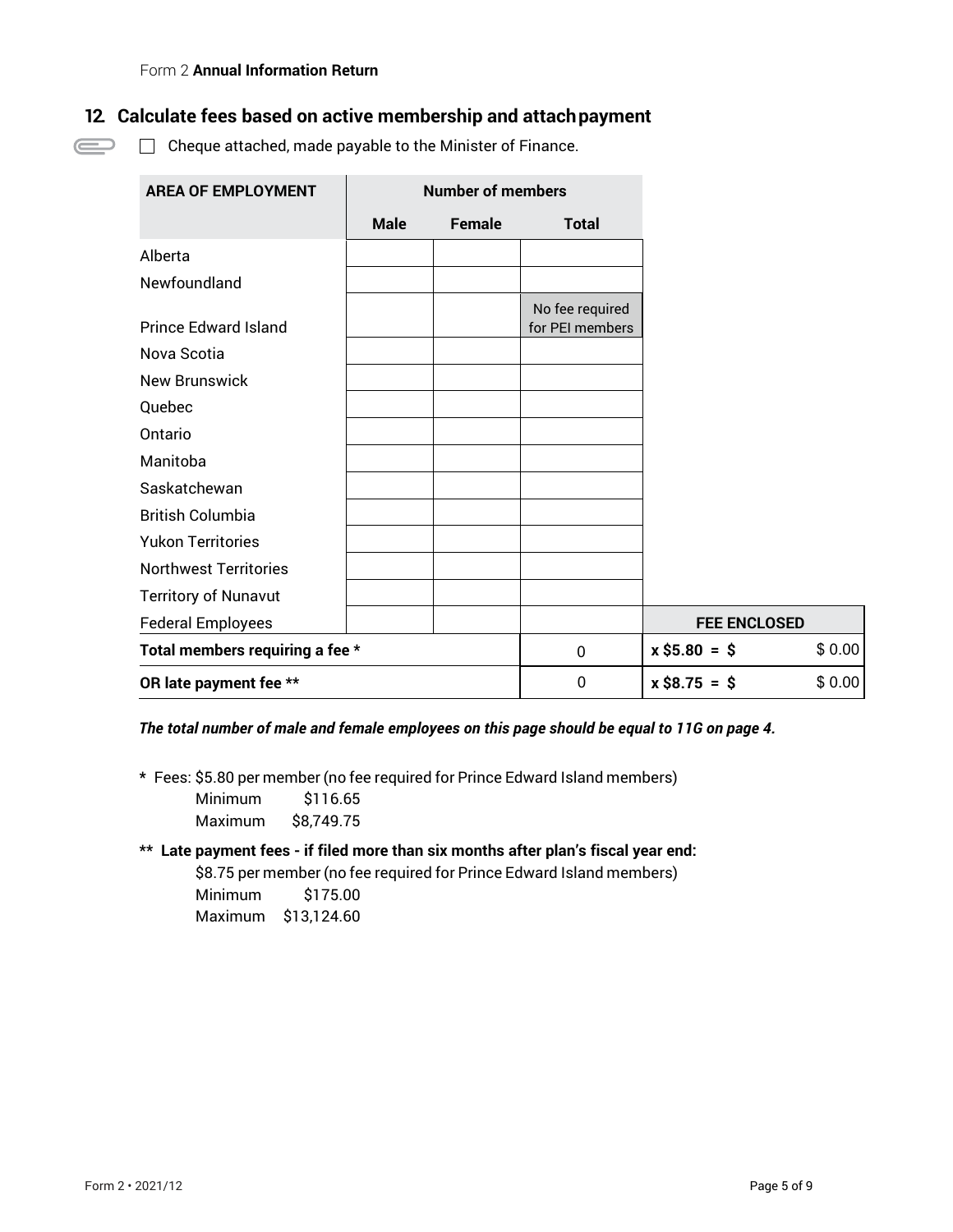#### **13. Is this a defined benefit plan, or a combination plan (defined benefit/definedcontribution)?**

- $\bigcirc$  No. Continue to item 14.
- $\bigcirc$  Yes. If yes, have adjustments been made to pensions in pay during the plan year under review?

 $\bigcirc$  No.

- $\bigcirc$  Yes, in accordance with a requirement of the plan for regular adjustment of benefits.
- Yes, under a collective agreement.
- $\bigcirc$  Yes, voluntarily by the employer.
- Yes, as described here:

**14. Complete SCHEDULE A as required by the Canada Revenue Agency** (see pages 8 and 9)

- $\bigcirc$  Yes  $\bigcirc$  No
- **15. Sign the certification and consent I declare** that I am

) the Administrator of the plan

 $\bigcirc$  an agent or representative or officer of the Administrator authorized by the Administrator to file this Return and to give this certification

I certify each of the following, to the best of my knowledge:

- the contributions paid to the pension plan have been at least equal to those required by the current plan document and any Actuarial Information Summary (AIS) or cost certificate filed with the office of the Nova Scotia Superintendent of Pensions, and they have been remitted within the time period required by the Pension Benefits Act and Regulations
- the plan has been administered in accordance with the requirements of the plan and the Pension Benefits Act and Regulations
- the plan'sinvestments have been made and managed in accordance with the Statement of Investment Policies and Procedures (SIPP) and the Pension Benefits Act andRegulations
- the SIPP was reviewed in the last fiscal year and, where applicable, a copy was filed with the plan actuary
- where the members are making individual investment decisions,they have been provided with sufficient information to make informed investment decisions
- where applicable, the Audited Financial Statement for the fiscal year covered by this Annual Information Return was filed with the Nova Scotia Superintendent of Pensions
- the details entered on this Annual Information Return (including Schedule A) are true and correct

**Signature: Date (yyyy/mm/dd):**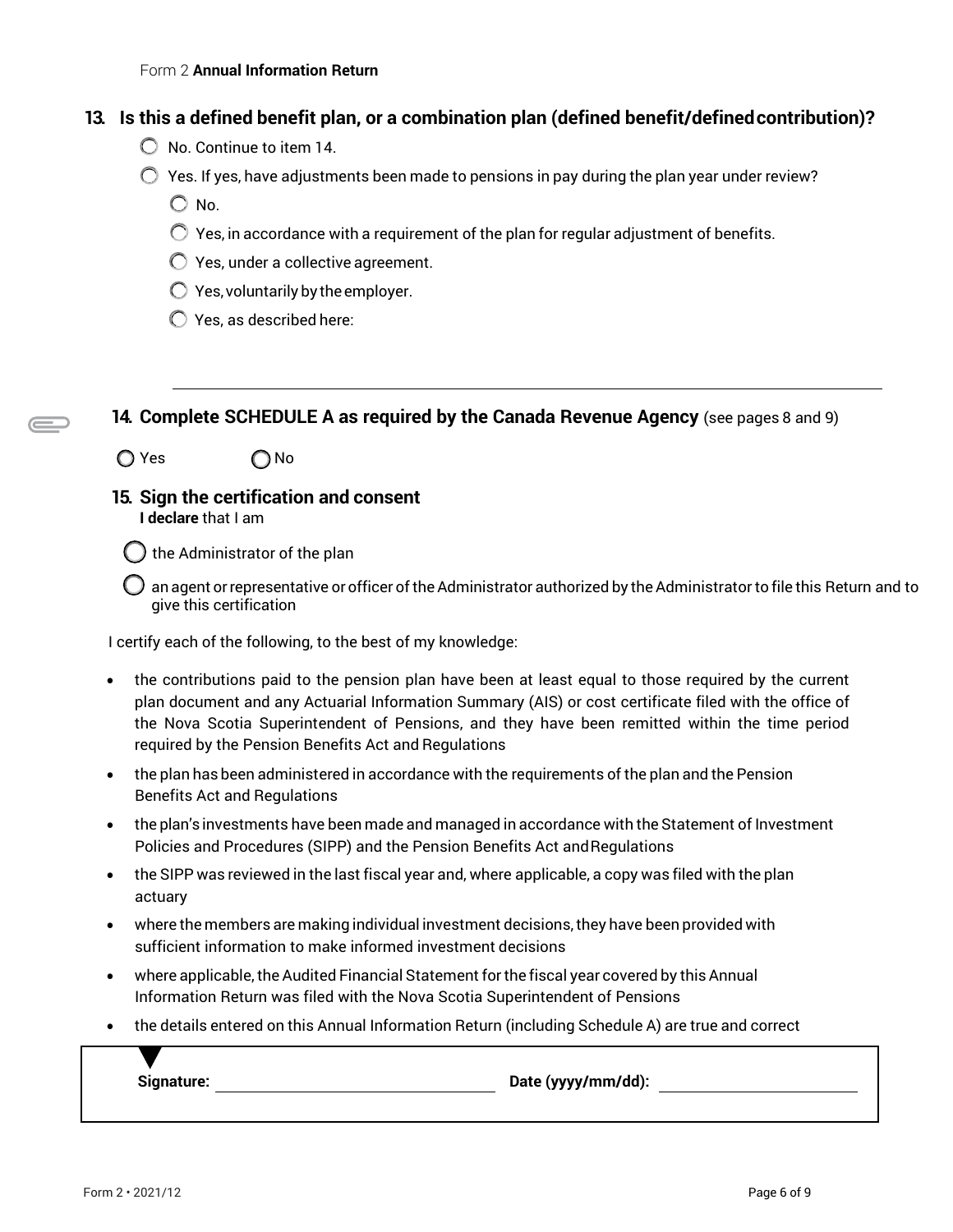#### Form 2 **Annual Information Return**

| Comments (if any): |  |
|--------------------|--|

*It is an offence under the Criminal Code, R.CS.C. 1985, c C-46, as amended, for anyone to knowingly make or use a false document with the intent that it be acted on as genuine.*

*This form is approved by the Superintendent of Pensions under subsection 31(1) of the Pension Benefits Act, R.S.N.S.*

# **16. Return the form and fee**

| By mail to:    | <b>Finance and Treasury Board</b><br><b>Pension Regulation Division</b><br>PO Box 2531<br>Halifax, NS B3J 3N5               |
|----------------|-----------------------------------------------------------------------------------------------------------------------------|
| By fax to:     | 902-424-5327                                                                                                                |
| By courier to: | <b>Finance and Treasury Board</b><br><b>Pension Regulation Division</b><br>1723 Hollis St, 4th floor<br>Halifax, NS B3J 1V9 |

# **Questions?** Email **[pensionreg@novascotia.ca](mailto:pensionreg@novascotia.ca)**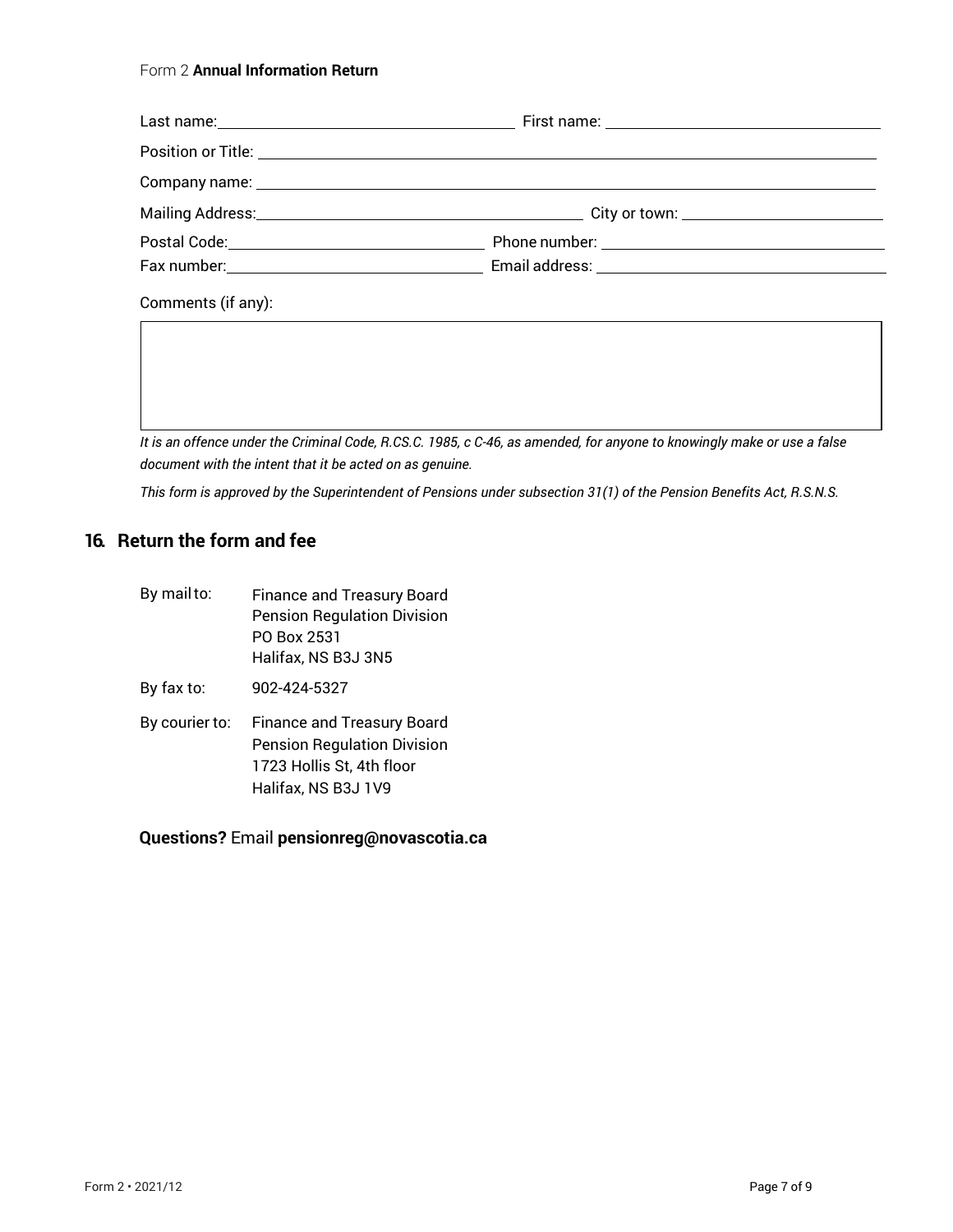

Agency

For purposes of Item 1, an **active member** is an employee who accrues benefits in a defined benefit plan, or who makes contributions, or on whose behalf the employer makes contributions to a money purchase plan.

According to subsection 8500(3) of the *Income Tax Regulations* a connected person is generally one who:

- owns directly or indirectly, 10% or more of the issued shares of any class of the capital stock of the employer or a related corporation;
- does not deal at arm's length with the employer; or
- is a specified shareholder of the employer by reason of paragraph (d) of the definition of specified shareholder in subsection 248(1) of the Income Tax Act.

## **Problems completing the Schedule**

If you are having problems completing the Canada Revenue Agency Schedule, please contact the Canada Revenue Agency's Registered Plans Directorate, General Enquiries Section at **613-954-0419** in the Ottawa area or **1-800-267-3100** toll free elsewhere in Canada.

## **1. How many active members at plan year-end were persons connected with the employer?**

# **A specified multi-employer plan (SMEP) has the following characteristics:**

- the plan is a multi-employer plan (MEP); (see definition below)
- employers participate in the plan under a collective bargaining agreement and contributions are according to a negotiated formula;
- employer contributions are based on hours worked by employees or some other similar measure;
- all or nearly all (90% is acceptable) of the employers are taxable entities;and
- it is expected that at least 15 non-related employers will contribute to the plan in the year, or at least 10% of the active members of the plan will be employed in the year by more than one participating employer.

Under certain conditions on application by the plan administrator, the Minister of National Revenue may designate a plan to be a SMEP under 8510(2) (b) of the Regulations. For a complete definition of a SMEP, please refer to section 8510 of the Regulations.

# **If your plan is a SMEP, there are no further questions.**

# **A MEP Plan**

A MEP is a plan for which, at the beginning of the year, it is reasonable to expect that at no time in the year will more than 95% of the active plan members be employed by a single employer or by a related group of participating employers. For a complete definition of a MEP, see subsection 8500(1) of the Regulations.

# **For MEPs, go to Item 4. For other plans, continue with Item 2.**